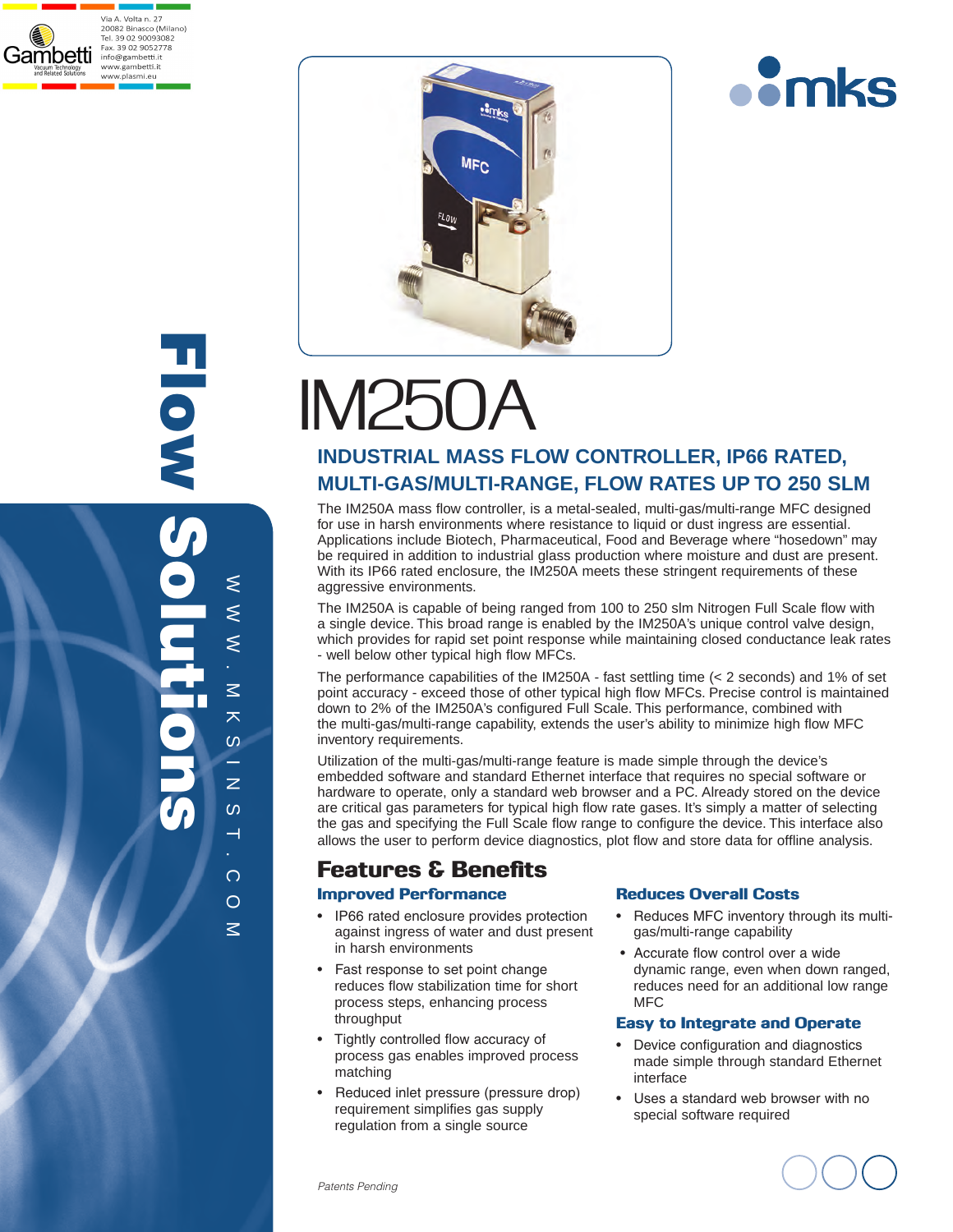| <b>Performance</b>                                                                             |                                                                          |
|------------------------------------------------------------------------------------------------|--------------------------------------------------------------------------|
| Full Scale Flow Ranges (N <sub>2</sub> equivalent)                                             | 100 to 250 slm                                                           |
| <b>Maximum Inlet Pressure</b>                                                                  | 150 psig<br>(cannot exceed pressure differential requirement across MFC) |
| <b>Normal Operating Pressure Differential</b><br>(with atmospheric pressure at the MFC outlet) | 25 to 45 psid                                                            |
| <b>Proof Pressure</b>                                                                          | $1000$ psig                                                              |
| <b>Burst Pressure</b>                                                                          | 1500 psig                                                                |
| <b>Control Range</b>                                                                           | 2% to 100% of F.S. (range on mech.)                                      |
| <b>Typical Accuracy</b>                                                                        | $\pm$ 1% of set point for > 20% to 100% F.S.                             |
|                                                                                                | $\pm$ 0.2% of F.S. for 2% to 20% F.S.                                    |
| <b>Repeatability</b>                                                                           | $\pm$ 0.3% of Reading                                                    |
| <b>Resolution</b>                                                                              | 0.1% of Reading                                                          |
| <b>Temperature Coefficients</b>                                                                |                                                                          |
| <b>Zero</b>                                                                                    | $< 0.05\%$ of F.S./°C                                                    |
| <b>Span</b>                                                                                    | < 0.08% of Rdg./°C                                                       |
| <b>Inlet Pressure Coefficient</b>                                                              | $< 0.02\%$ of Rdg./psi                                                   |
| <b>Typical Controller Settling Time</b><br>(per SEMI Guideline E-17-0600)                      | < 3 sec typical above 10% F.S. @ 50 psi                                  |
| <b>Warm-up Time</b><br>(to within 0.2% of F.S. of steady state performance)                    | $<$ 30 min                                                               |
| <b>Operating Temperature Range (Ambient)</b>                                                   | 10°C to 50°C                                                             |
| <b>Storage Humidity</b>                                                                        | 0 to 95% relative humidity, non-condensing                               |
| <b>Storage Temperature</b>                                                                     | -20 $^{\circ}$ to 80 $^{\circ}$ C (-4 $^{\circ}$ to 149 $^{\circ}$ F)    |
| <b>Temperature Display</b>                                                                     | 0 to $85^{\circ}$ C                                                      |
| <b>Temperature Readout Units</b>                                                               | $^{\circ}C$                                                              |
| <b>Temperature Accuracy</b>                                                                    | ± 2°C                                                                    |
| <b>Temperature Resolution</b>                                                                  | $0.1^{\circ}$ C                                                          |
| <b>Mechanical</b>                                                                              |                                                                          |
| <b>Fittings</b> (compatible with)                                                              | Swagelok <sup>®</sup> 8 VCR <sup>®</sup>                                 |
| <b>Leak Integrity</b>                                                                          |                                                                          |
| External (scc/sec He)                                                                          | $< 1 \times 10^{-10}$                                                    |

# **Wetted Materials**

**Enclosure Rating IP66** 

#### **Electrical Analog I/O**

**Flow Input/Output Signal**  Voltage (0 to 5 VDC) voltage (0 to 5 VDC) Current (4 to 20 mA) 15-pin Type "D" male **Compliance** CE

Through closed valve< 1.0% of configured F.S. at 40 psia to vac (<500 mTorr) (To assure no flow-through, a separate positive shut-off valve is required.)

Standard316L S.S. VAR (equivalent to 316 S.S. SCQ for semiconductor quality), 316 S.S., Elgiloy, 430FR, Buna-N, nickel, polyimide **Surface Finish** 10 µinch average Ra **Weight less than 3.6 lbs. (1.64 kg)** 

**Input Power Required**  $+15$  to  $+24$  VDC @ (< 8 watts)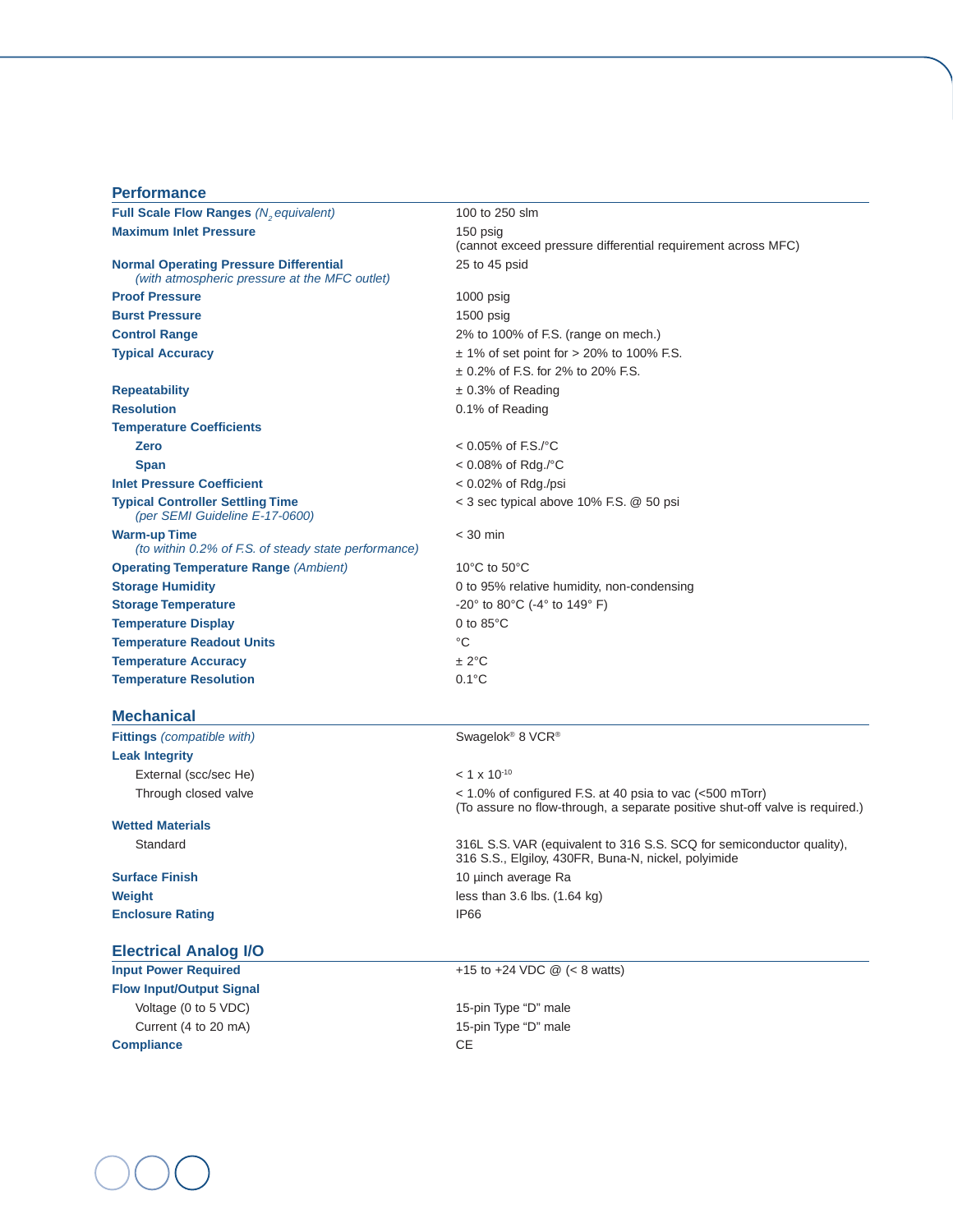# Dimensional Drawing



#### **Dimensional Drawing**

*Note: Unless specified, dimensions are nominal values in inches (mm referenced). \*(See manual for additional I/O and fitting types)*